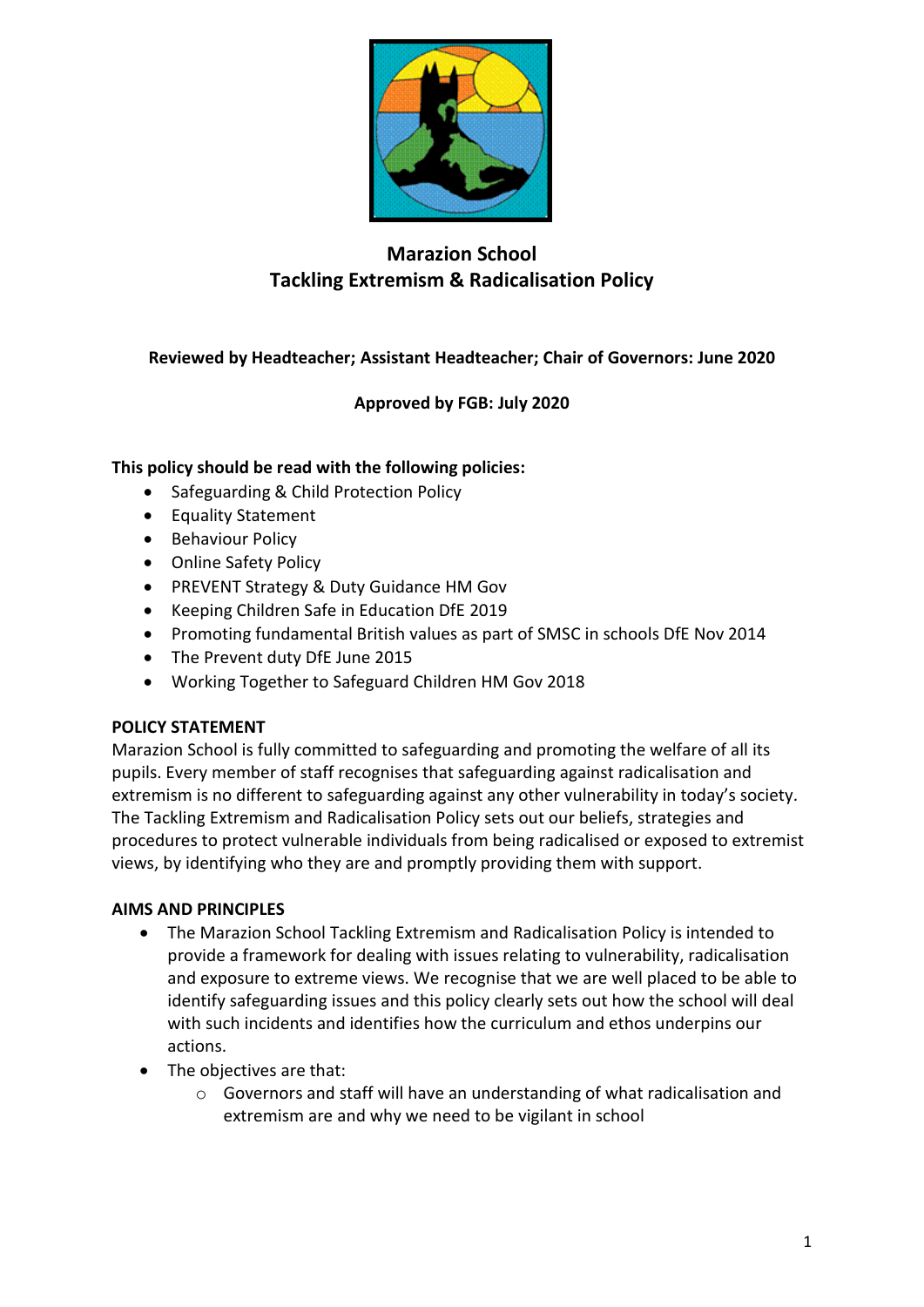- o Governors and staff will know what the school policy is on tackling extremism and radicalisation and will follow the policy guidance swiftly when issues arise
- o Pupils will understand the dangers of radicalisation and exposure to extremist views; building resilience against these and knowing what to do if they experience them
- o Parents/carers and pupils will know that the school has policies in place to keep pupils safe from harm and that the school regularly reviews its systems to ensure they are appropriate and effective.
- The main aims of this policy are to ensure that staff are fully engaged in being vigilant about radicalisation; that they overcome professional disbelief that such issues will not happen here and ensure that we work alongside other professional bodies and agencies to ensure that our pupils are safe from harm.

## **DEFINTIONS AND INDICATORS**

- Radicalisation is defined as the act or process of making a person more radical or favouring of extreme or fundamental changes in political, economic or social conditions, institutions or habits of the mind
- Extremism is defined as the holding of extreme political or religious views
- There are a number of behaviours which may indicate a child/adult is at risk of being radicalised or exposed to extreme views. These include:
	- $\circ$  Spending increasing time in the company of other suspected extremists
	- o Changing their style of dress or personal appearance to accord with the group
	- o Day-to-day behaviour becoming increasingly centred on an extremist ideology, group or cause
	- o Loss of interest in other friends and activities not associated with the extremist ideology, group or cause
	- o Possession of materials or symbols associated with an extremist cause
	- o Attempts to recruit others to the group/cause
	- $\circ$  Communications with others that suggests identification with a group, cause or ideology
	- o Using insulting to derogatory names for another group
	- o Increase in prejudice-related incidents committed by that person these may include
		- **·** physical or verbal assault
		- **·** provocative behaviour
		- damage to property
		- derogatory name calling
		- possession of prejudice-related materials
		- prejudice related ridicule or name calling
		- inappropriate forms of address
		- refusal to co-operate
		- attempts to recruit to prejudice-related organisations
		- condoning or supporting violence towards others.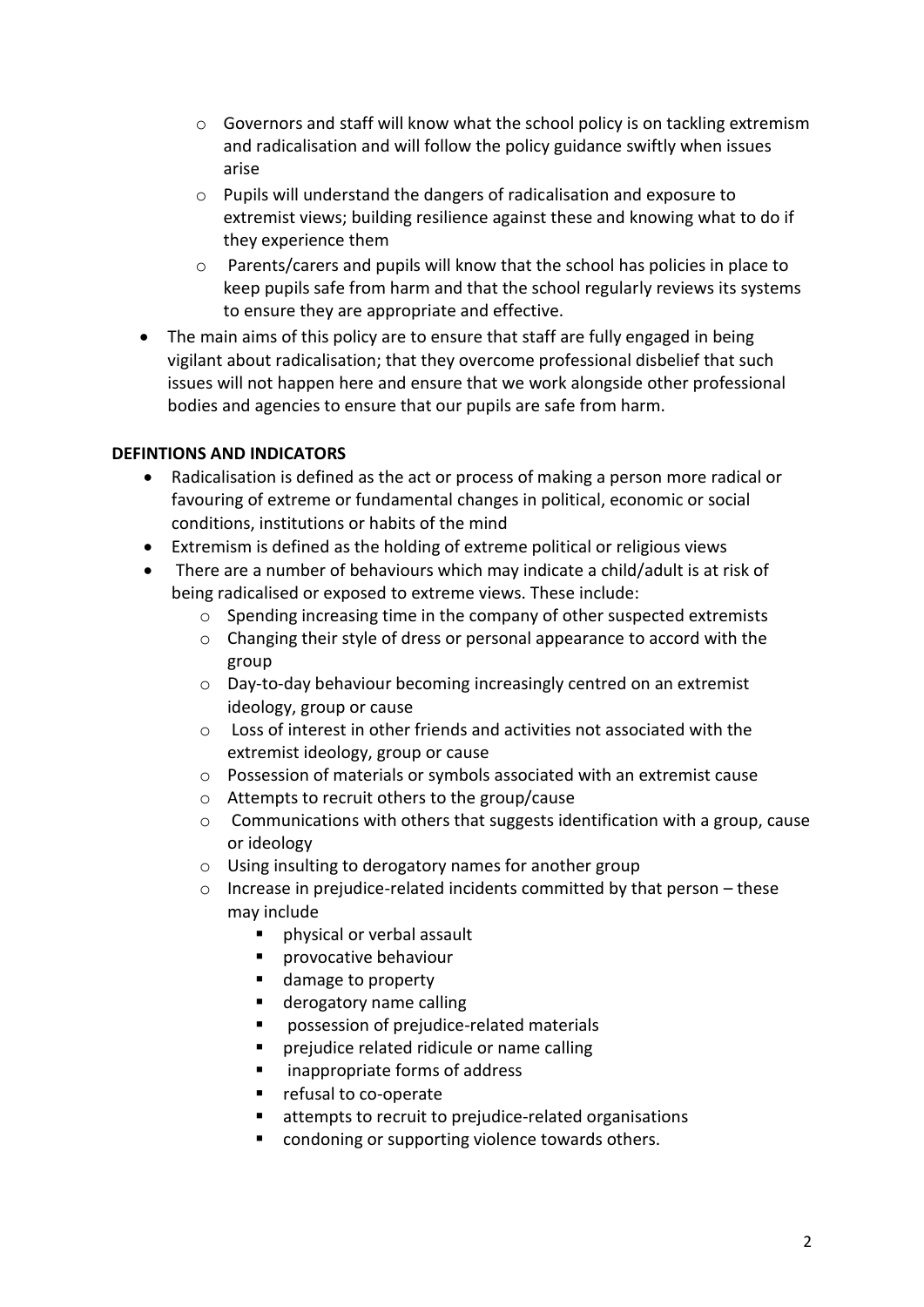#### **PROCEDURES FOR REFERRALS**

It is important for us to be constantly vigilant and remain fully informed about the issues which affect the local area, city and society in which we teach. Staff are reminded to suspend any 'professional disbelief' that instances of radicalisation 'could not happen here' and to be 'professionally inquisitive' where concerns arise, referring any concerns through the appropriate channels. (See Appendix 1 – Dealing with referrals)

We believe that it is possible to intervene to protect people who are vulnerable. **Early intervention is vital** and staff must be aware of the established processes for front line professionals to refer concerns about individuals and/or groups. We must have the confidence to challenge, the confidence to intervene and ensure that we have strong safeguarding practices based on the most up-to-date guidance and best practise.

There is a Designated Safeguarding Lead (DSL) in school: **Jenny Rainbow** and a cover DSL: **Sara Oliver**. There is also a Single Point of Contact for Prevent: **Jenny Rainbow**. The DSL/Cover DSL or SPOC will deal swiftly with any referrals made by staff or with concerns reported by staff.

Senior Leaders (including the DSL and Cover DSL) will discuss the most appropriate course of action on a case-by-case basis and will decide when a referral to external agencies is needed (see Appendix 1 – Dealing with referrals)

As with any child protection referral, staff must be made aware that if they do not agree with a decision not to refer, they can make the referral themselves. Details of how to do this are available on the 'Staying Safe in School' board in the staffroom.

#### **6. GOVERNORS, LEADERS AND STAFF**

The Head Teacher and all members of the SLT are the leaders for referrals relating to extremism and radicalisation. In the unlikely event that SLT members and the Head Teacher are not available, all staff know the channels by which to make referrals via the 'Safety in School' board in the staffroom.

Staff will be fully briefed about what to do if they are concerned about the possibility of radicalisation relating to a pupil, or if they need to discuss specific children whom they consider to be vulnerable to radicalisation or extremist views. The SLT will work in conjunction with the Head Teacher and external agencies to decide the best course of action to address concerns, which arise. Prejudicial behaviour can be a factor in radicalisation and extremism and this is not tolerated at any time (see Behaviour Policy/ Anti-Bullying Policy and General Code of Conduct.)

#### **7. THE ROLE OF THE CURRICULUM**

Our curriculum is broad and balanced, promoting respect, tolerance and diversity. Children are encouraged to share their views and recognise that they are entitled to have their own different beliefs which should not be used to influence others. Our PSHE provision is embedded across the curriculum. It directs our assemblies and underpins the ethos of the school. It is recognised that children with low aspirations are more vulnerable to radicalisation and therefore we strive to equip our pupils with confidence, self-belief, respect and tolerance as well as setting high standards and expectations for themselves –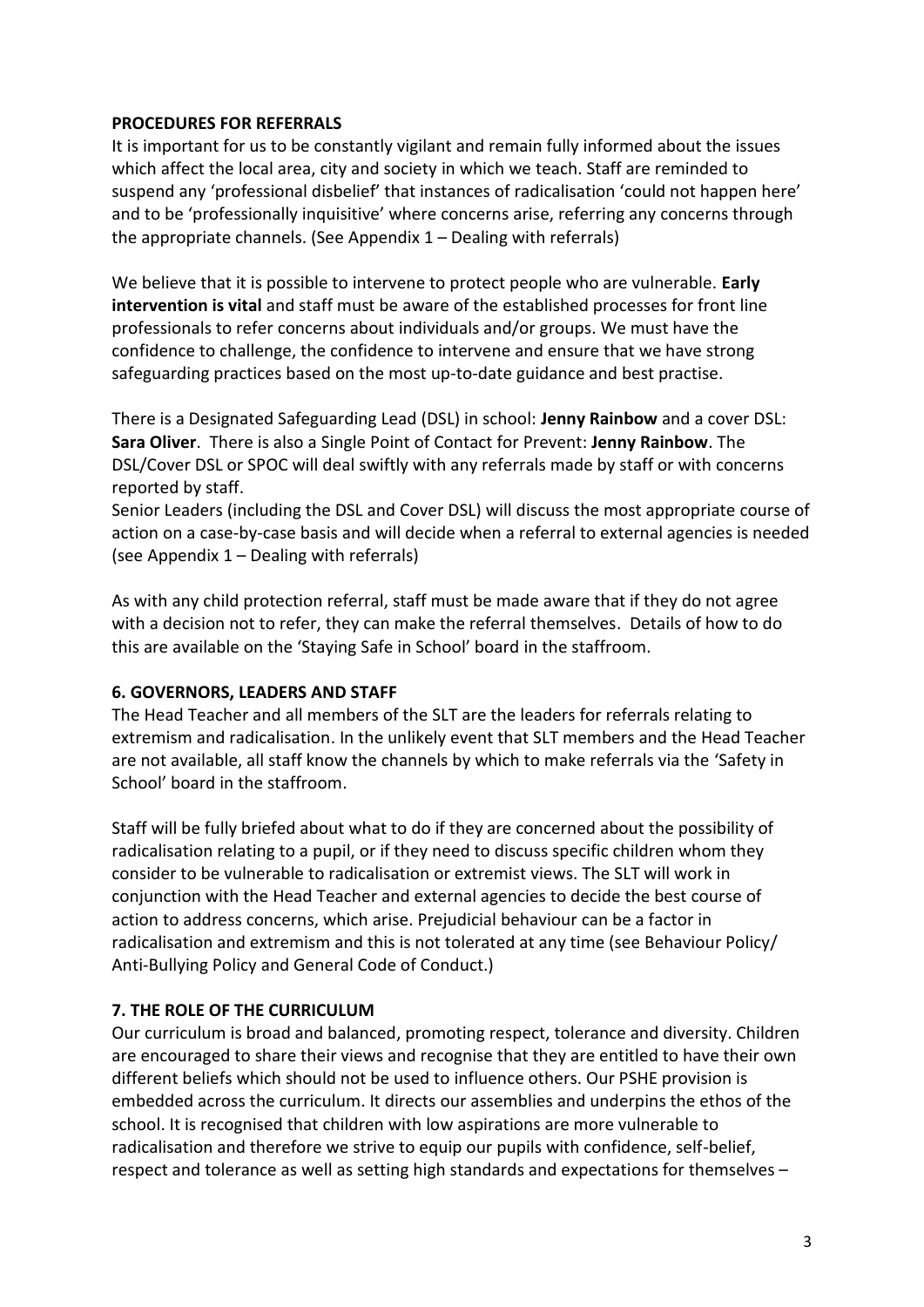see Marazion School Vision and Aims. Children are regularly taught about how to stay safe when using the internet and are encouraged to recognise that people are not always who they say they are online. They are taught to seek adult help if they are upset or concerned about anything they read or see on the internet.

#### 8. **STAFF TRAINING**

Through INSET opportunities in school, we will ensure that our staff are fully aware of the threats, risks and vulnerabilities that are linked to radicalisation; are aware of the process of radicalisation and how this might be identified early on and are aware of how we can provide support as a school to ensure that our children are resilient and able to resist involvement in radical or extreme activities. Staff training is recorded and monitored using a Training Spreadsheet, which is organised and managed by the Business Manager and the Headteacher.

#### **9. VISITORS AND THE USE OF SCHOOL PREMISES**

If any member of staff wishes to invite a visitor in the school, they must make sure that they know the content of any presentations as well as supervising the visitors when they are talking to the children. Visitors into school may be subject to Safeguarding Checks including DBS checks. All visitors must have photo identification.

Child protection and safeguarding information (Tier 1 leaflet) is available at the sign in desk for all visitors.

If any agreement is made to allow non-school groups or organisations to use the premises, appropriate checks will be made before agreeing the contract. Usage will be monitored and in the event of any behaviour not in-keeping with the Tackling Extremism and Radicalisation Policy, the school will contact the police and terminate the contract.